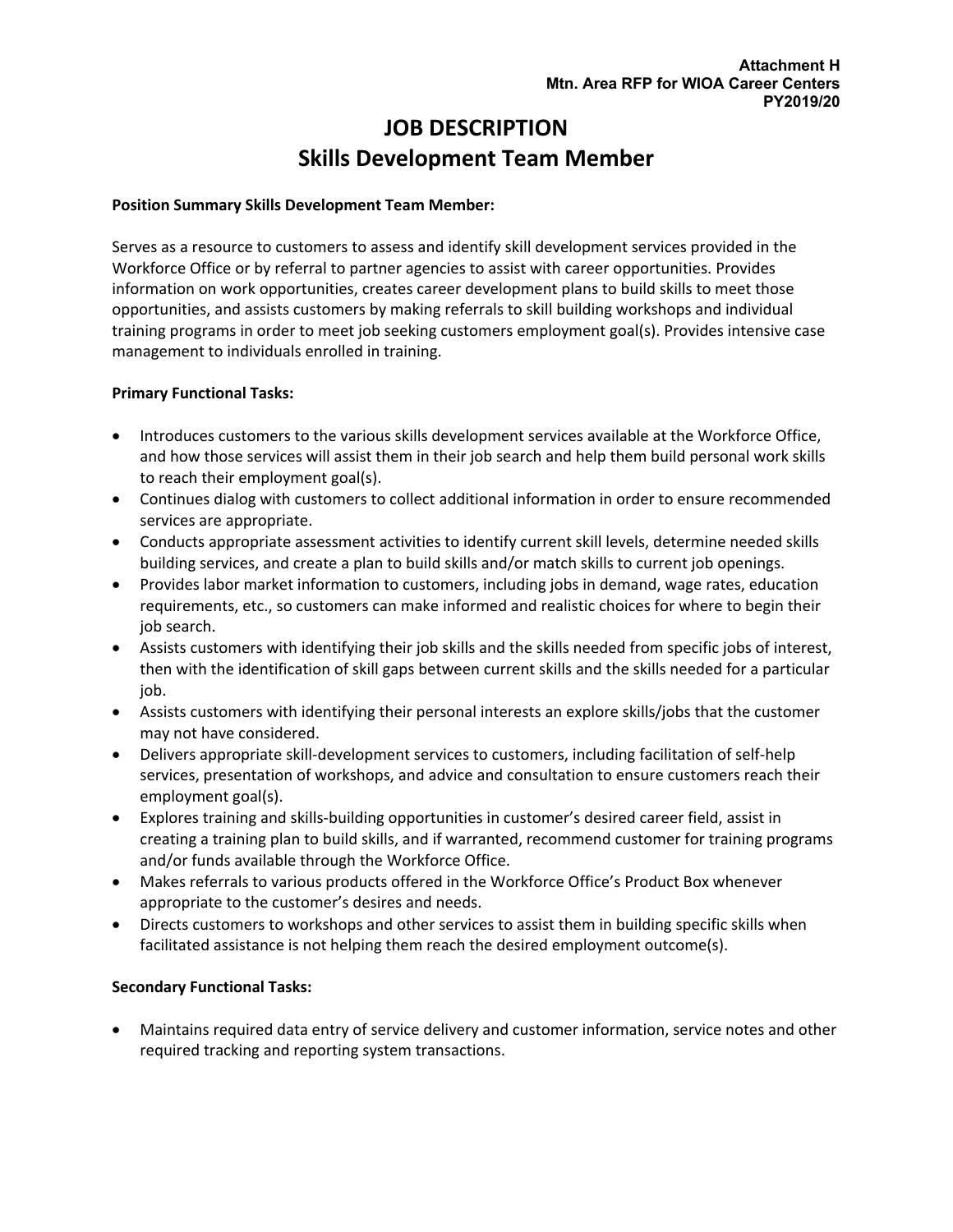- Maintains regular and frequent contact with customers (via phone, face-to-face, email, text, etc.) to assess service needs, recommend additional services in order to assist customers in building needed skills, and/or to keep customers attached to services until employed.
- Monitors ongoing customer services throughout participation with the Workforce Office to ensure customers stay active with Product Box services until employed.
- Performs Greeter functions when directed by Team Leader or by Workforce Office Manager.
- Provides support to the Welcome and Employment Teams when assigned by a Team Leader or Workforce Office Manager.
- Assists customers in the Resource Center with employment related functions such as online applications, resume preparation, NCWorks virtual one-stop services website questions and other questions related to employment or training.
- Supports all policies and goals as they pertain to the Workforce Office system.
- Performs other duties as assigned.

## **JOB QUALIFICATIONS/REQUIREMENTS**

- Must hold a Bachelor's Degree and a minimum of one year of experience with Workforce Innovation and Opportunity Act, Wagner-Peyser, Unemployment Insurance, REA, Veterans, Employer Services, Trade Act services an/or other related employment an training programs. Training experience is preferred.
- Must possess good written and oral communication skills, good interpersonal skills, the ability to lead group meetings, and good analytical skills.
- Must possess good computer skills,
- Must demonstrate an awareness of and sensitivity to the various cultural and socioeconomic characteristics of the clients and staff members.
- Working knowledge of office practices and procedures and the ability to be tactful and courteous.
- Working knowledge of various interests, skills and abilities assessment systems and on-line tools for developing
- Working knowledge of WIOA regulations, Division of Workforce Solutions and Mountain Area Workforce Development Board procedures, policies and practices related to the operation of employment and training programs.
- Working knowledge of computers and effective skills in using personal computers for word processing, spreadsheet, presentation software, email, internet and limited database.
- Ability to follow oral and written instructions and procedures.
- Ability to perform word processing or data entry tasks with accuracy.
- Ability to organize a variety of ongoing projects and manage time effectively
- Ability to establish and maintain effective working relationships with the general public, co-workers, supervisors, employers and business owners/managers
- Ability to set and follow appropriate work priorities.

## **Knowledge, Skills, and Abilities/Competencies**

- Communication skills needed to answer inquires about processes, services, operations over the telephone and in-person and to prepare concise and factual written reports.
- Analytical skills to recognize, define, and resolve non-standard problems using operating procedures, practices and established precedents.
- Interviewing skills needed to analyze, interpret, and evaluate information and conflicting opinions.